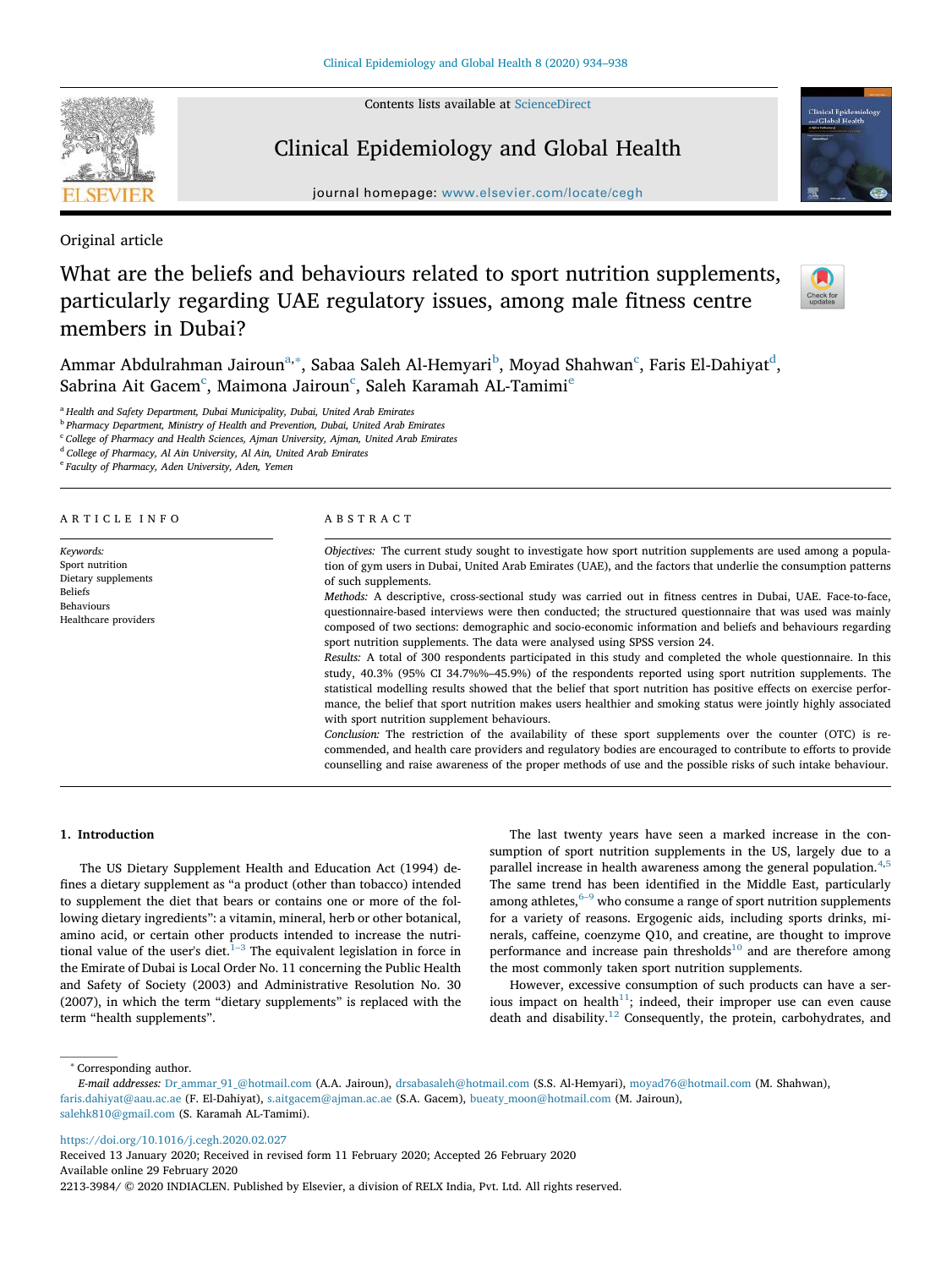lipids contained within a given marketed product should not exceed the recommended range for such a product. $13$  The ingredients of sport nutrition supplements include substances with well-known nutritional value, including minerals and multivitamins; however, other substances for which the nutritional or medical value has not been substantiated, including certain herbs and other ingredients claimed to enhance sexual performance, are also commonly marketed as dietary or health supplements.<sup>14</sup> Furthermore, surveys conducted with Saudi and other Middle Eastern athletes and students who consume sport nutrition supplements indicate that these individuals tend to believe the claims made for such supplements in terms of improvements in health, athletic achievement, and safety.<sup>6,9</sup>

Their beliefs may be due to commonly held conceptions that minerals, vitamins, and herbal products are natural and safe, even if this is not always the case. Indeed, both long- and short-term effects have been caused by these types of products, with the former category including, inter alia, cardiovascular complications, gout, kidney stones, or even kidney failure, and the latter category including, inter alia, headaches, muscular cramps, and digestive problems.

The extent to which users of sport nutrition supplements are aware of the real nature of these products is debatable, and it remains unclear whether they consume them with due caution. The findings of studies conducted across several nationalities indicate that although such products are regularly consumed by a large proportion of gym users, this population is insufficiently informed of matters including indications, counterindications, dosages, and potential side effects. Many individuals seek no medical guidance before incorporating such supplements into their diets.15,16 Furthermore, the growth in sales of sport nutrition supplements indicates that such products are being consumed in ever greater volume, with the health consequences among both athletes and other users increasing.<sup>17</sup>

Some researchers have emphasized that the unnecessary or erratic use of sport nutrition supplements or the wrong choice of product can negatively impact performance, particularly when such use is due to misconceptions or a lack of knowledge.<sup>18</sup> Nevertheless, manufacturers of sport nutrition supplements, whether in the Kingdom of Saudi Arabia, the United Arab Emirates (UAE) or the US, are obliged only to ensure that such products are safe, clean, and wholesome under the regulations imposed by the Saudi Food and Drug Authority (SFDA), Dubai Municipality, and US Food and Drug Administration (USFDA), respectively. In other words, no documentation, such as randomized clinical trial data, is required to prove the claims made for such products.<sup>19,20</sup> Indeed, there have been many cases of sport nutrition supplements being recalled from sale because contamination with prescription drugs and/or microorganisms has been discovered.<sup>14,20-2</sup>

Under Dubai Municipality regulations, sport nutrition supplements manufacturers must furnish proof that their products are manufactured in conditions that guarantee safety and purity and that samples of new products undergo examination in municipal laboratories. Despite these precautions, however, there have been cases in which health supplements contaminated with microorganisms have been approved and released for sale.<sup>23</sup> Similarly, in the US, certain products marketed under claims to enhance performance have been recalled because they were found to be contaminated by either prescription drugs designed to boost sexual performance (e.g., sildenafil) or amphetamine analogues. $24,25$  It is therefore clear that urgent regulatory action should be taken to prevent the mistaken or excessive use of sport nutrition supplements.

The current study sought to investigate how sport nutrition supplements are used among a population of gym users in Dubai, UAE, and the factors that underlie the consumption patterns of such supplements.

#### 2. Methods and materials

#### *2.1. Study design and setting*

The aim of this descriptive, cross-sectional study was to investigate the beliefs and behaviours associated with the use of sport nutrition supplements. To this end, a number of fitness centres in the Emirate of Dubai, UAE, were surveyed by two trained final-year pharmacy students between October 2018 and July 2019.

#### *2.2. Target population*

The target population of this study was male members of fitness centres aged at least 18 years without speech or hearing difficulties. Due to the religious and cultural restrictions in the UAE, women were excluded from the study.

#### *2.3. Data collection*

The data were collected by the researchers in person at various fitness centres in Dubai using structured face-to-face questionnairebased interviews. The study purpose was explained to each participant, and email contact details were recorded. The data collection period was 4<sup>th</sup> October 2018 to 27<sup>th</sup> July 2019.

#### *2.4. Sample size calculation*

Previous studies have reported significant variation in the use of sport nutrition supplements among male members of fitness centres, ranging from 13.3%,<sup>26</sup> to 44.5%,<sup>27</sup> to 46%<sup>28</sup> to 93.3%.<sup>29</sup> Therefore, we initially assumed a 20% prevalence of the use of sport nutrition among our target population. In addition, to achieve a CI of 95%, we set the  $\alpha$ level at 5% to ensure that the width of the interval would not exceed 10%. Therefore, based on the assumption of a 70% nonresponse rate, we estimated that a sample of 352 participants would be required.

## *2.5. Sampling technique*

We used a stratified random sampling technique to ensure that the sample was representative; hence, the contact information for male fitness centres and gyms located in Dubai was drawn from local business directories. This information, which included the names, locations, email addresses, and phone numbers of the male fitness centres, was subsequently entered into an Excel spreadsheet for use as the sampling framework. The study sample was then constructed using simple random sample selection by randomly selecting male fitness centres based on their ID numbers, which were stratified based on their location.

#### *2.5.1. Research instrument development*

Four members of the research team who had experience developing and validating questionnaires developed the study questionnaire based on items used in previous questionnaires $30-33$  to investigate the beliefs and behaviours of male fitness centre members in relation to the use of sport nutrition supplements. The questionnaire was subsequently validated and examined for the relevance and appropriateness of its content by five medical and clinical pharmacy lecturers from Ajman University. Based on their feedback, the questionnaire was modified slightly. In addition, Lawshe's<sup>34</sup> content validity ratio (CVR) was used to assess the instrument's quantitative content validity, whereby only those items with a CVR score of 0.7 or above were considered acceptable; those items that did not meet the threshold were removed from the final instrument.<sup>35</sup> All except three of the items received a CVR score of 0.71. The content validity index (CVI), which was calculated based on the mean CVR score of all items that were retained in the final instrument, was 0.71, indicating that the entire instrument had acceptable content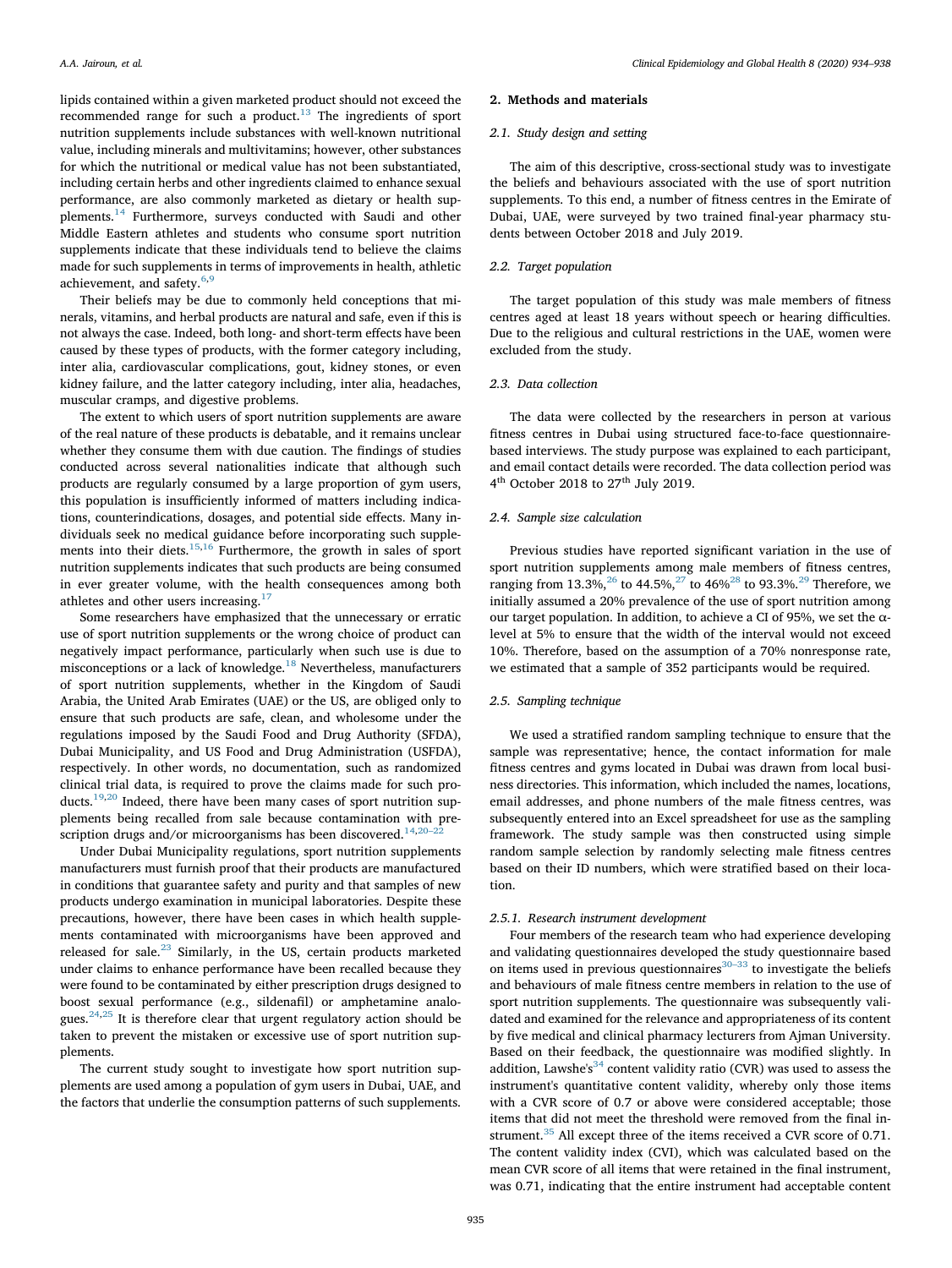validity.<sup>36</sup> In addition, a pilot study was conducted at three male fitness centres to test the instrument's face validity, and the pilot study participants were not included in the final analysis. Finally, the instrument's reliability was analysed by calculating its Cronbach's α value, which, at 0.76, demonstrated that the internal consistency of the instrument was acceptable.

#### *2.5.2. Research instrument sections*

The interview questionnaire contained 12 questions focusing on participants' sociodemographic data (e.g., age and education level); exercise frequency; average daily exercise time; chronic health conditions; smoking status; and beliefs about sport nutrition supplements, including the effect on health and exercise and potential side effects. The participants' answers were recorded as "yes", "no" or "don't know".

## *2.5.3. Ethical considerations*

The researchers sought and received approval from the Institutional Ethical Review Committee of Ajman University P-F-H-2020-01-23). The researchers used the letter of approval during the distribution and collection of the questionnaires. The study purpose was explained to all participants prior to the interview. The participants were also informed that their participation was completely voluntary, that they would not receive any compensation for participating and that the questionnaire would be completed and submitted only with their full consent. All participants signed the form stating that they gave their full and informed consent.

### *2.5.4. Statistical analysis*

The data were analysed using SPSS version 24. Qualitative variables were summarized using the frequency (percentage) as appropriate, while quantitative variables were summarized using the mean  $\pm$ standard deviation  $( \pm SD)$ . Logistic and linear regression models were used to examine the factors associated with sport nutrition use. Chi square and Fisher's exact tests were used to investigate the association between beliefs and behaviours related to the use of sport nutrition supplements. Simple and multiple logistic regression models were used to study the factors associated with the use of sport nutrition. A p value < 0.05 was chosen as the criterion for statistical significance.

#### *2.6. Sociodemographic characteristics of the study participants*

A total of 300 respondents participated in this study and completed the entire questionnaire. The majority of the respondents were aged between 18 and 40 years, had no chronic health conditions, and had a relatively high level of education (e.g., an associate degree or above). Moreover, three-quarters of the participants (76%) were non-smokers. According to the data on the frequency of exercise per week, 18.3% exercised 1–2 days weekly, 54.3% exercised 3–5 days per week and 27.3% exercised 6–7 days per week (Table 1).

#### Table 1

| Frequency table for demographic and socio-economic characteristics ( $n = 300$ ). |  |
|-----------------------------------------------------------------------------------|--|
|-----------------------------------------------------------------------------------|--|

| Demographic characteristics  | Response             | Frequency | Percentage |
|------------------------------|----------------------|-----------|------------|
| Age group                    | $18 - 25$            | 212       | 70.7%      |
|                              | $26 - 40$            | 72        | 24.0%      |
|                              | More than 40         | 16        | 5.3%       |
| Educational level            | High school.         | 63        | 21.0%      |
|                              | Baccalaureate degree | 218       | 72.7%      |
|                              | Post graduate        | 19        | 6.3%       |
| Smoking                      | Yes                  | 71        | 23.7%      |
|                              | No                   | 229       | 76.3%      |
| Suffer from any chronic      | Yes                  | 40        | 13.3%      |
| diseases                     | No                   | 260       | 86.7%      |
| Frequency of exercise weekly | 1–2 days per week    | 55        | 18.3%      |
|                              | 3-5 days per week.   | 163       | 54.3%      |
|                              | 6–7 days per week.   | 82        | 27.3%      |

## Table 2

Logistic regression analysis for factors affects the use of sport nutrition supplements.

| Independent variables                                 | Use of sport nutrition supplements weekly |        |        |         |  |  |  |
|-------------------------------------------------------|-------------------------------------------|--------|--------|---------|--|--|--|
|                                                       | OR                                        | 95% CI |        | P.value |  |  |  |
| Age group (Ref. more than 40)                         |                                           |        |        |         |  |  |  |
| $18 - 25$                                             | 4.398                                     | 1.416  | 13.663 | 0.010   |  |  |  |
| $26 - 40$                                             | 2.662                                     | 0.828  | 8.559  | 0.100   |  |  |  |
|                                                       | Educational level (Ref. Post graduate)    |        |        |         |  |  |  |
| High school.                                          | 1.364                                     | 0.418  | 4.450  | 0.607   |  |  |  |
| Baccalaureate degree                                  | 1.460                                     | 0.553  | 3.850  | 0.445   |  |  |  |
| Smoking (Ref. No)                                     |                                           |        |        |         |  |  |  |
| <b>Yes</b>                                            | 1.384                                     | 0.768  | 2.497  | 0.280   |  |  |  |
| Chronic diseases (Ref. Yes)                           |                                           |        |        |         |  |  |  |
| No                                                    | 1.505                                     | 0.726  | 3.121  | 0.272   |  |  |  |
| Frequency of exercise weekly (Ref. 1–2 days per week) |                                           |        |        |         |  |  |  |
| 3-5 days per week.                                    | 2.896                                     | 1.421  | 5.900  | 0.003   |  |  |  |
| 6-7 days per week.                                    | 2.752                                     | 1.212  | 6.248  | 0.016   |  |  |  |

Abbreviations,OR, odd ratio; p < 0.05 Significance; 95% CI confidence interval.

#### *2.7. Prevalence of sport nutrition supplement use and associated factors*

In this study, 40.3% (95% CI 34.7%%–45.9%) of the respondents reported using sport nutrition supplements. Participants aged between 18 and 25 years were more likely to use sport nutrition supplements than participants aged 40 years or older (OR 4.39; 95% CI 1.4–13.6;  $P = 0.010$ .

Participants who exercised 3–5 days per week were more likely to use sport nutrition supplements than participants who exercised 1–2 days per week (OR 2.8; 95% CI 1.4–5.9;  $P = 0.003$ ). Similarly, participants who exercised 6–7 days per week were more likely to use sport nutrition supplements than participants who exercised 1–2 days per week (OR 2.7; 95% CI 1.2–6.2; P = 0.016) (Table 2).

*2.8. Association between respondents*' *beliefs and behaviours related to the use of sport nutrition supplements*

Table 3 presents the association between participants' beliefs and behaviours related to the use of sport nutrition supplements. Sport nutrition supplement non-users were more likely than users to believe that sport nutrition have side effects (62.5%% vs. 37.5%%; P < 0.0001). On the other hand, more sport nutrition supplement users believed that sport nutrition supplements have positive effects on exercise performance (54% vs. 46%;  $P < 0.0001$ ), make users healthier (67.2% vs. 32.8%; P  $\leq$  0.0001), improve their stamina (56.2%) vs. 43.8%;  $P \leq 0.0001$ , help them cope with or overcome physical pain (55.7% vs. 44.3%;  $P < 0.0001$ ) and improve their ability to concentrate (57.1% vs 42.9%;  $P < 0.0001$ ) (Table 3).

To determine the set of factors that jointly influenced behaviours related to the use of sport nutrition supplements, we used a stepwise procedure applied to the multivariate logistic regression model. The results of this procedure showed that the belief that sport nutrition has positive effects on exercise performance, the belief that sport nutrition makes users healthier, and smoking status were jointly highly associated with sport nutrition supplement behaviours (Table 4).

#### 3. Discussion

It has been reported in the literature that both genders are interested in body image and that male individuals are especially concerned about their muscular image due to their association of muscularity with masculinity; thus, men usually tend to focus their gym goals on shaping their muscular form.<sup>37</sup> In the process of achieving their muscle-related gym goals, men use several methods, including the use of sport supplements, which can have a serious impact on health if not used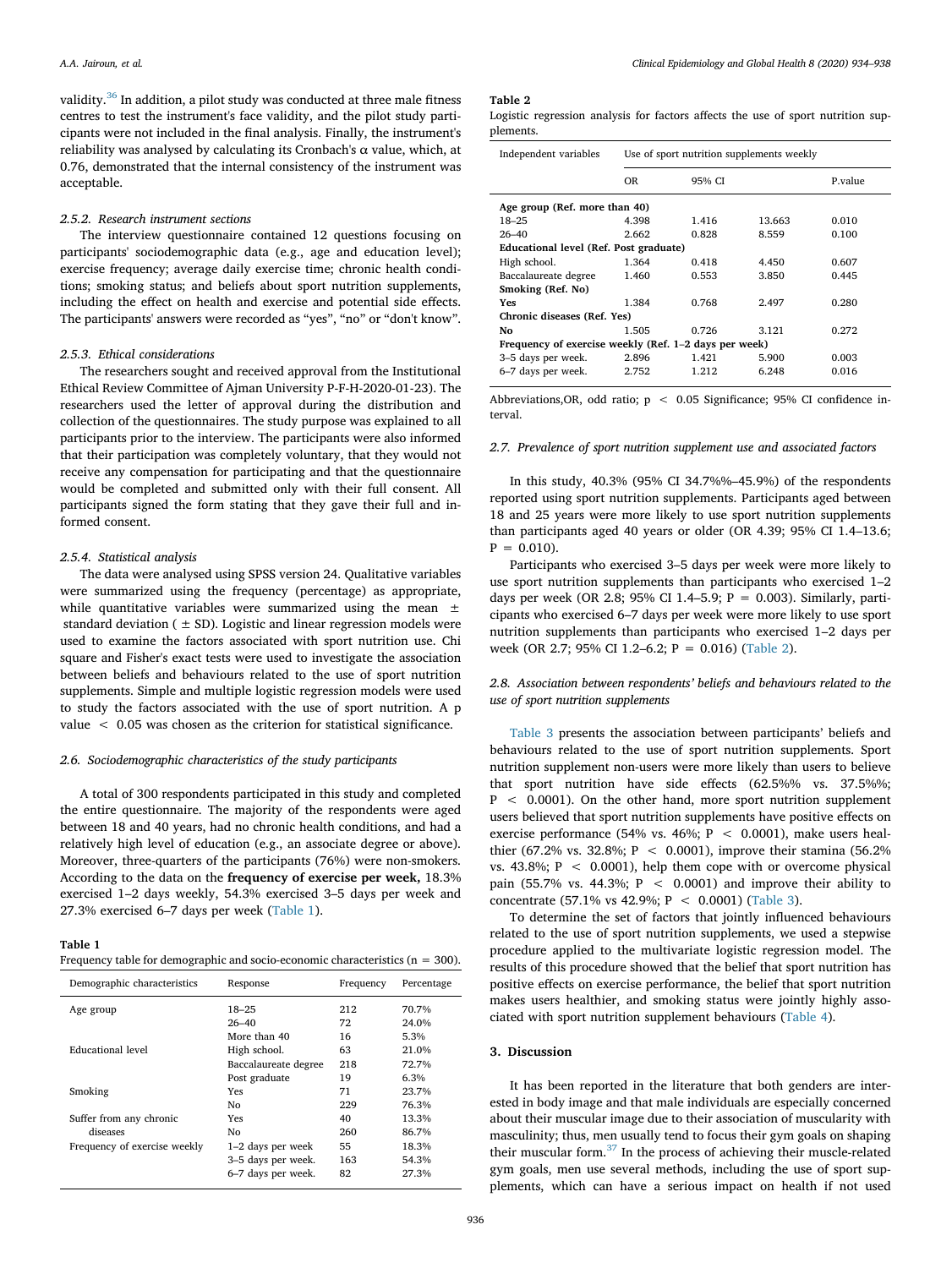#### Table 3

The association between respondents' perception and consumption of sport nutrition supplements.

|                               |                | Sport nutrition<br>supplements users |       | P-value |
|-------------------------------|----------------|--------------------------------------|-------|---------|
|                               | Groups         | No                                   | Yes   |         |
| Sport nutrition supplements   | Yes            | 62.5%                                | 37.5% | < 0.001 |
| have side effects             | No             | 39.1%                                | 60.9% |         |
|                               | Don't know     | 70.2%                                | 29.8% |         |
| Sport nutrition have positive | Yes            | 46%                                  | 54%   | < 0.001 |
| effects on exercise           | N <sub>0</sub> | 84.2%                                | 15.8% |         |
| performance                   | Don't know     | 82.2%                                | 17.8% |         |
| Sport nutrition supplements   | Yes            | 32.8%                                | 67.2% | < 0.001 |
| make you healthier            | Nο             | 74.2%                                | 25.8% |         |
|                               | Don't know     | 78.9%                                | 21.1% |         |
| Sport nutrition improve your  | Yes            | 43.8%                                | 56.2% | < 0.001 |
| stamina                       | N <sub>0</sub> | 58.3%                                | 41.7% |         |
|                               | Don't know     | 81.6%                                | 18.4% |         |
| Sport nutrition supplements   | Yes            | 50%                                  | 50%   | < 0.001 |
| boost your energy             | Nο             | 54.5%                                | 45.5% |         |
|                               | Don't know     | 82.1%                                | 17.9% |         |
| Sport nutrition help you cope | Yes            | 44.3%                                | 55.7% | < 0.001 |
| with or overcome              | Nο             | 52.9%                                | 47.1% |         |
| physical pain                 | Don't know     | 74.8%                                | 25.2% |         |
| Sport nutrition improve your  | Yes            | 42.9%                                | 57.1% | < 0.001 |
| ability to concentrate        | No             | 54.3%                                | 45.7% |         |
|                               | Don't know     | 76.9%                                | 23.1% |         |

properly.37,38 Our current study included a total of 300 male participants, the majority of whom were non-smokers and had no chronic diseases. Most of the participants (79%) had a university bachelor's degree or above (Table 1). It was observed that 40.3% of the respondents reported the use of sport nutritional supplements and that younger participants aged between 18 and 25 were more likely to use sport nutritional supplements than participants aged 40 years and older (OR 4.39; 95% CI 1.4–13.6; P = 0.010) (Table 2). The frequency of exercise was correlated with the use of sport nutritional supplements, and the results showed that participants who exercised 3–5 days per week were more likely to use sport nutritional supplements than participants who exercised 1–2 days per week (OR 2.8; 95% CI 1.4–5.9;  $P = 0.003$ ; a similar correlation was observed for participants who exercised 6–7 days per week (OR 2.7; 95% CI 1.2–6.2; P = 0.016) (Table 2). The results showed that supplement non-users were more likely than users to believe that supplements have side effects (62.5%% vs. 37.5%%;  $P < 0.0001$ ) and that supplement users believed that sport nutritional supplements have positive effects on exercise performance, improve users' health status, improve their stamina, help them cope with or overcome physical pain and improve their ability to concentrate ( $P < 0.0001$ ) (Table 3).

To choose the set of factors that jointly influenced behaviours related to the use of sport nutritional supplements, a stepwise procedure was applied to the multivariate logistic regression model, and the results showed that the belief that sport nutritional supplements have positive effects on exercise performance, the belief that sport

nutritional supplements improve health status, and smoking status were jointly highly associated with sport nutritional supplement behaviours. In terms of participants' beliefs regarding the importance of supplements, our current study found that 67.2% of supplement users believed that supplements are essential for health; these results were in accordance with the results of a recent cross-sectional study conducted in the UAE in 2019 targeting college students that showed a similar result of 68.3%.<sup>39</sup> Regarding respondents' perceptions of sport nutritional supplement consumption side effects, a recent systematic review of 2019 stated that although some users indicated a general lack of knowledge of the potentially harmful effects of these drugs, others were aware of the side effects; this finding has been observed in several studies, including ours. In our study, the results revealed that the majority of sport nutritional supplement users (60.9%) believed that sport nutritional supplements have no side effects and can be safely used, which is in contrast to a recent study in the UAE that reported a percentage of 39.8%.<sup>39</sup> This difference can be explained by the involvement of college students of both genders in the recent study held in UAE, which included a limited age group of 18–24 years only, and the number of male individuals in their study was smaller (male: 205, female: 247) than that in our study, which targeted mainly male gym attendants who were from a wider age group. This gender variability might have affected and directed the participants' responses and choices and ultimately affected the final outcome. It was also observed in our study that the majority of sport nutrition supplement users (54%) believed that sport nutrition supplements have positive effects on exercise performance, but the percentage was lower than that in a study conducted in Saudi Arabia in 2017 that revealed that most of the participants (79.1%) believed that supplements helped enhance performance.<sup>40</sup> This could be attributed to the possible increased awareness of the availability of other safer alternatives to boost performance among individuals in our study, as most of the participants in our study had a university level or higher education, while in the study in Saudi Arabia, the educational level of participants was not assessed.

The majority of participants in the Saudi study who used supplements (85.6%) did not believe that using these agents would cause harm; the observed percentage was similar but slightly lower in our study results, which showed that the majority of sport nutritional supplement users (60.9%) believed that sport nutritional supplements do not have side effects.<sup>40</sup> Similarly, a previous study in the UAE as well as a study in Kuwait reported that the participants did not believe in the side effects of the supplements taken. $41,42$  Regarding the reported reasons for using supplements, the main reason stated by sport supplement users in our study was to be healthier (67.2%), followed by to improve the ability to concentrate, improve stamina, overcome physical pain, improve exercise performance and boost energy (57.1%, 56.2%, 55.7%, 54% and 50%, respectively). A study conducted in Egypt revealed that 83.4% of respondents stated positive effects on performance to be the reason for sport supplement use, which is higher than in our results (54%). Overcoming physical pain was reported as a reason by 55.7% of respondents in our study, which is lower than the rate reported in Egypt (66.3%). On the other hand, similar results were observed between the two studies, as 57.1% of respondents in our study stated that supplements improved the ability to concentrate compared to 59.4% in the Egyptian study. $43$ 

Regarding the prevalence of sport nutrition supplement use and associated factors, the results on the frequency of exercise per week

Table 4

Multivariate logistic regression analysis for the factors associated the use of sport nutrition supplements.

| Variables                                                     |       | O.R   | 95% C.I. |       | P-Value        |
|---------------------------------------------------------------|-------|-------|----------|-------|----------------|
| Sport nutrition have positive effects on exercise performance | . 199 | 3.318 | 1.777    | 6.193 | ${}_{<} 0.001$ |
| Sport nutrition supplements make you healthier                | . 516 | 4.554 | 2.603    | 7.968 | < 0.001        |
| Smoking                                                       | 0.771 | 2.161 | 1.155    | 4.044 | 0.016          |